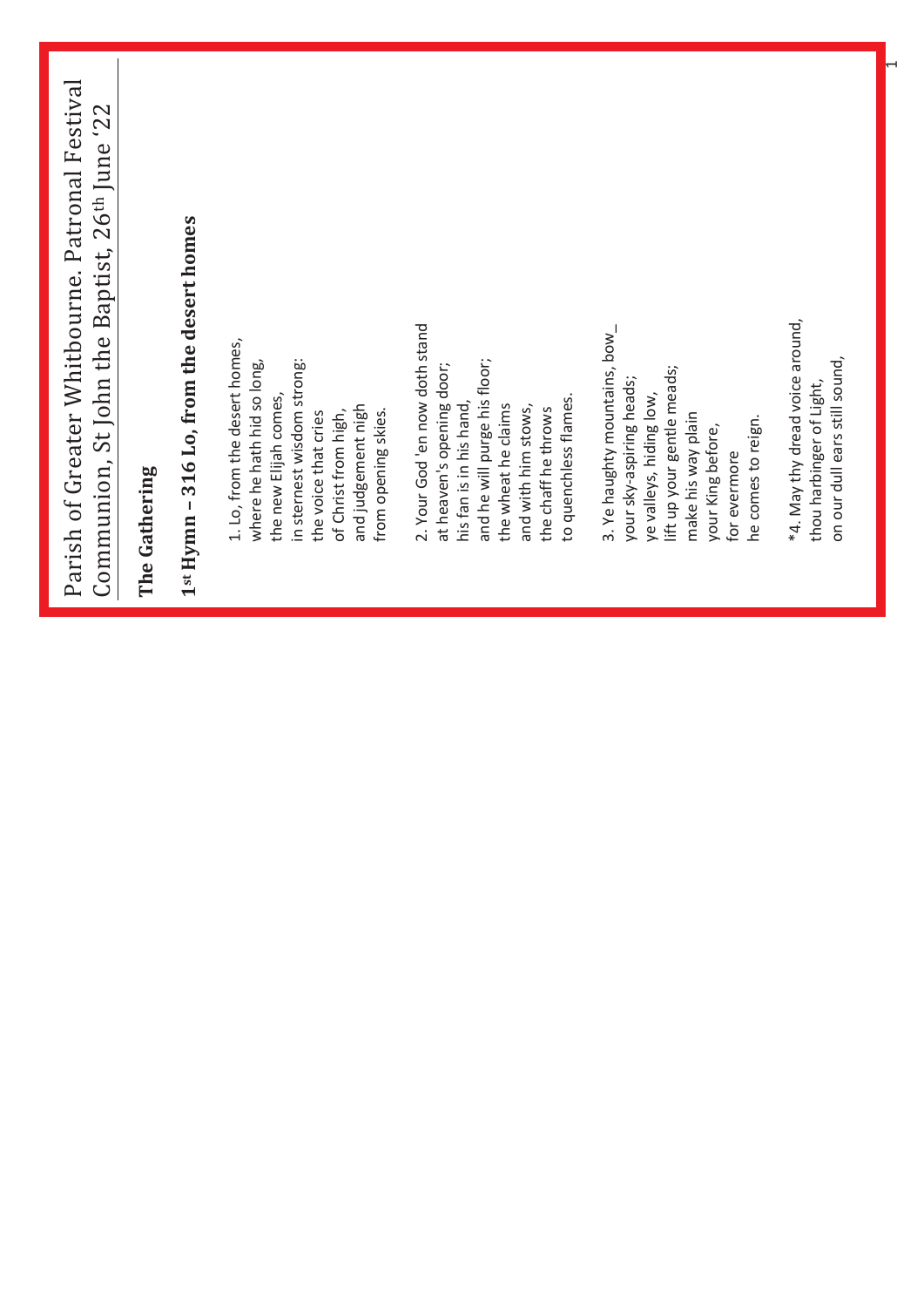lest here we sleep in night, lest here we sleep in night, the Lamb's dread wrath the Lamb's dread wrath till judgement come, till judgement come, shall burst in doom. shall burst in doom. and on our path and on our path

with grace that shields from harm: 5. O God, with love's sweet might, with grace that shields from harm: 5. O God, with love's sweet might, Christ's soldier for the fight Christ's soldier for the fight who dost anoint and arm who dost anoint and arm heaven's endless days heaven's endless days thrice blessed Three, thrice blessed Three, shall sing thy praise shall sing thy praise eternally.

## Handing over the Parish Cross **Handing over the Parish Cross**

*The giver of the cross says*  The giver of the cross says We should glory in the Cross of our Lord Jesus Christ; We should glory in the Cross of our Lord Jesus Christ; and through him we are saved and made free. and through him we are saved and made free. our life, and our resurrection, our life, and our resurrection, for he is our salvation, for he is our salvation,

On behalf of the people of EDVIN LOACH On behalf of the people of **EDVIN LOACH**

and a sign of our unity in Christ. Amen. and a sign of our unity in Christ. Amen. I present you with the Parish Cross. I present you with the Parish Cross. May it be a focus of our prayers May it be a focus of our prayers

The receiver of the cross says *The receiver of the cross says* 

Father, your Son showed the depth of his love when, Father, your Son showed the depth of his love when, for our sake, he opened his arms on the Cross. for our sake, he opened his arms on the Cross. On behalf of the people of Whitbourne Through the saving power of the Cross, Through the saving power of the Cross, On behalf of the people of **Whitbourne** I accept the Parish Cross. I accept the Parish Cross.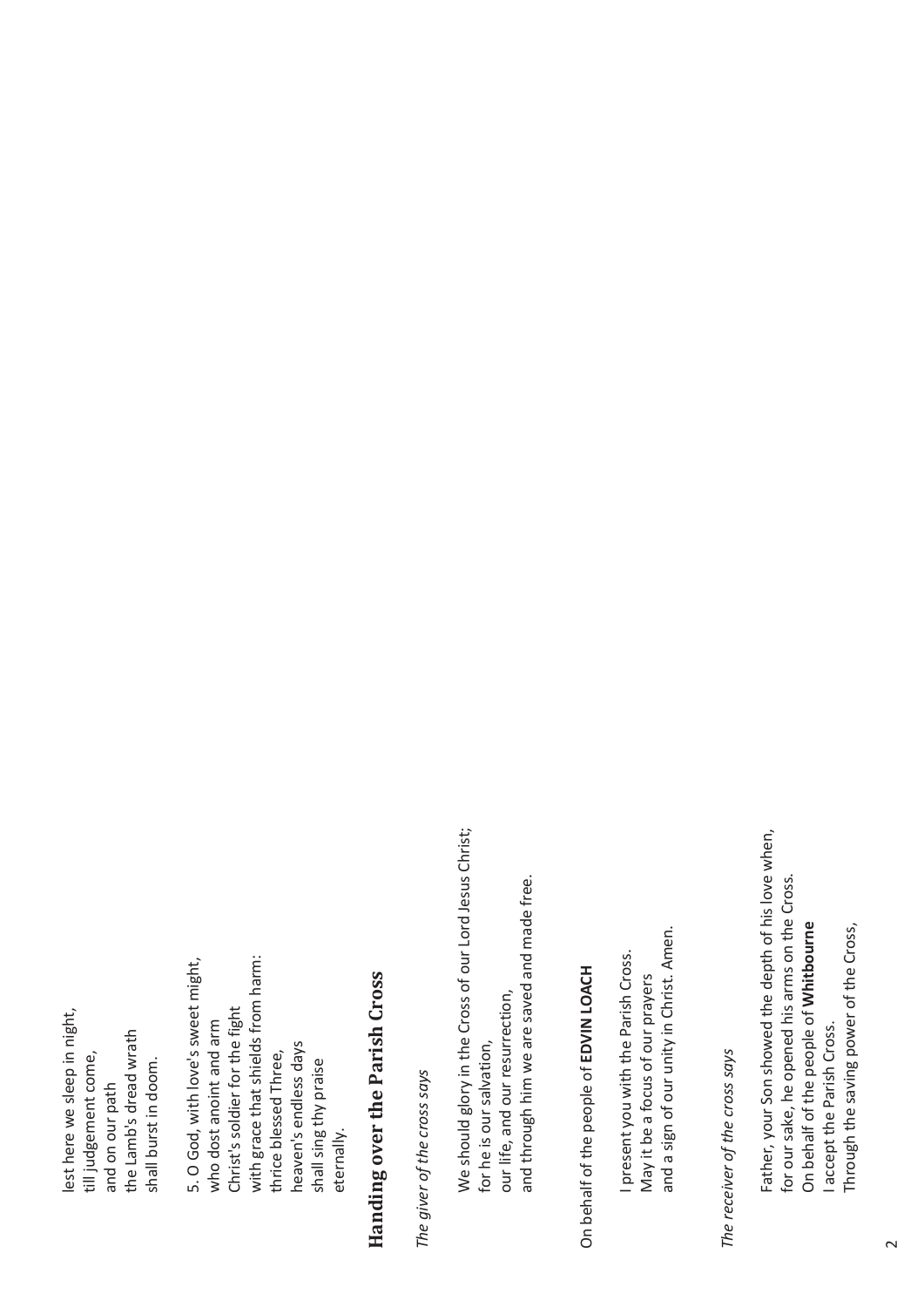Through Jesus Christ our Lord. Amen. Through Jesus Christ our Lord. Amen. and revealed outwardly in our work, and revealed outwardly in our work, impressed inwardly on our lives impressed inwardly on our lives may others come to know may others come to know the depth of your love. the depth of your love.

In the name of the Father, and of the Son, In the name of the Father, and of the Son, and of the Holy Spirit. and of the Holy Spirit. **Amen**.

#### The Greeting **The Greeting**

The Lord be with you The Lord be with you and also with you. **and also with you.** 

## **Prayer of Preparation Prayer of Preparation**

**and from whom no secrets are hidden:**  and from whom no secrets are hidden: and worthily magnify your holy name; **and worthily magnify your holy name;**  by the inspiration of your Holy Spirit, **by the inspiration of your Holy Spirit,**  cleanse the thoughts of our hearts **cleanse the thoughts of our hearts that we may perfectly love you,**  that we may perfectly love you, **through Christ our Lord. Amen**. through Christ our Lord. Amen. **to whom all hearts are open,**  to whom all hearts are open, all desires known, **all desires known, Almighty God,**  Almighty God,

### **Prayers of Penitence Prayers of Penitence**

Repent for the kingdom of heaven has come near.' 'Repent for the kingdom of heaven has come near.' Let us turn to the Lord in penitence and faith Let us turn to the Lord in penitence and faith John the Baptist proclaimed, John the Baptist proclaimed, and humbly confess our sin. and humbly confess our sin.

**Almighty God, our heavenly Father,**  Almighty God, our heavenly Father, **in thought, and word, and deed,** in thought, and word, and deed, **we have sinned against you,**  we have sinned against you, through our own fault, **through our own fault,**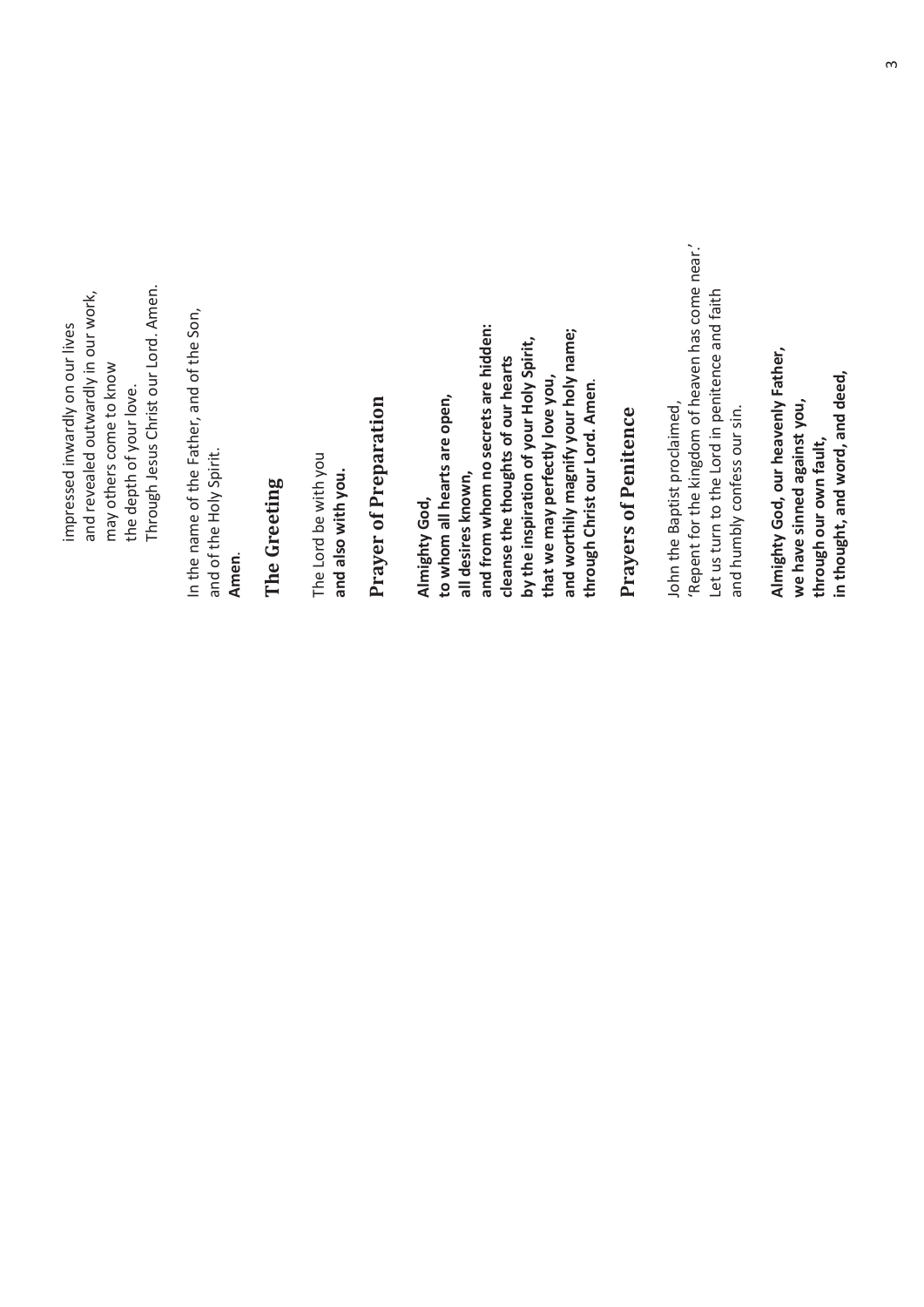**and grant that we may serve you in newness of life**  and grant that we may serve you in newness of life -or your Son our Lord Jesus Christ's sake, **For your Son our Lord Jesus Christ's sake, and in what we have left undone.**  and in what we have left undone. **to the glory of your name. and repent of all our sins.**  the glory of your name. and repent of all our sins. forgive us all that is past; **forgive us all that is past; We are heartily sorry,**  We are heartily sorry, **Amen.** 

confirm and strengthen you in all goodness, confirm and strengthen you in all goodness, pardon and deliver you from all your sins, pardon and deliver you from all your sins, who forgives all who truly repent, who forgives all who truly repent, through Jesus Christ our Lord. through Jesus Christ our Lord. and keep you in life eternal; and keep you in life eternal; have mercy upon you, have mercy upon you, Almighty God, Almighty God, **Amen** .

#### **The Gloria**  The Gloria

**we worship you, we give you thanks,**  we worship you, we give you thanks, **and peace to his people on earth.**  and peace to his people on earth. **we praise you for your glory.**  we praise you for your glory. **Glory to God in the highest,**  Glory to God in the highest, **almighty God and Father, Lord God, heavenly King,**  almighty God and Father, ord God, heavenly King,

**you are seated at the right hand of the Father:**  you are seated at the right hand of the Father: **Lord Jesus Christ, only Son of the Father,**  ord Jesus Christ, only Son of the Father, **you take away the sin of the world:**  you take away the sin of the world: **Lord God, Lamb of God,**  ord God, Lamb of God, **receive our prayer.**  eceive our prayer. **have mercy on us;**  nave mercy on us;

**you alone are the Most High, Jesus Christ,**  you alone are the Most High, Jesus Christ, **For you alone are the Holy One,**  For you alone are the Holy One, **you alone are the Lord,**  ou alone are the Lord, **with the Holy Spirit,** with the Holy Spirit,

and blessed peace to cheer us; and blessed peace to cheer us; and guide us when perplexed, and guide us when perplexed, in this world and the next. in this world and the next. and keep us in his grace, and keep us in his grace, with ever joyful hearts and free us from all ills and free us from all ills with ever joyful hearts

whom earth and heaven adore, whom earth and heaven adore, 3. All praise and thanks to God 3. All praise and thanks to God with them in highest heaven, the Son, and him who reigns the Son, and him who reigns with them in highest heaven, the Father now be given, the Father now be given, and shall be evermore. for thus it was, is now, and shall be evermore. for thus it was, is now, the one eternal God, the one eternal God,

may the dawn from on high break upon you may the dawn from on high break upon you Through the tender compassion of our God be among you and remain with you always. Through the tender compassion of our God and guide your feet into the way of peace. be among you and remain with you always. and guide your feet into the way of peace. the Father, the Son, and the Holy Spirit, the Father, the Son, and the Holy Spirit, And the blessing of God almighty, And the blessing of God almighty, **Amen.** 

Go in peace to love and serve the Lord. Go in peace to love and serve the Lord. **In the name of Christ.**  In the name of Christ. **Amen.**  **-o0o-**

**Brief Notices (see http://whitbourne.org.uk/files/WeeklyNotices.pdf )**  Brief Notices (see http://whitbourne.org.uk/files/WeeklyNotices.pdf)

**Sunday 3<sup>rd</sup> July** "3<sup>rd</sup> after Trinity" 9.30am: Holy Communion at Whitbourne. Sunday 3<sup>rd</sup> July "3<sup>rd</sup> after Trinity" 9.30am: Holy Communion at Whitbourne. **Wednesday 29th** 9.30am Morning Prayer from home by Zoom. Wednesday 29th 9.30am Morning Prayer from home by Zoom. 1-2.30pm Little Lambs group at Saltmarshe & District Hall 3.45-5.45pm Children's Club at Saltmarshe & District Hall 1-2.30pm Little Lambs group at Saltmarshe & District Hall 3.45-5.45pm Children's Club at Saltmarshe & District Hall **Tuesday 28th 9am:** Morning Prayer from home by Zoom. Tuesday 28<sup>th</sup> 9am: Morning Prayer from home by Zoom. booklet web-page pdf booklet pdf web-page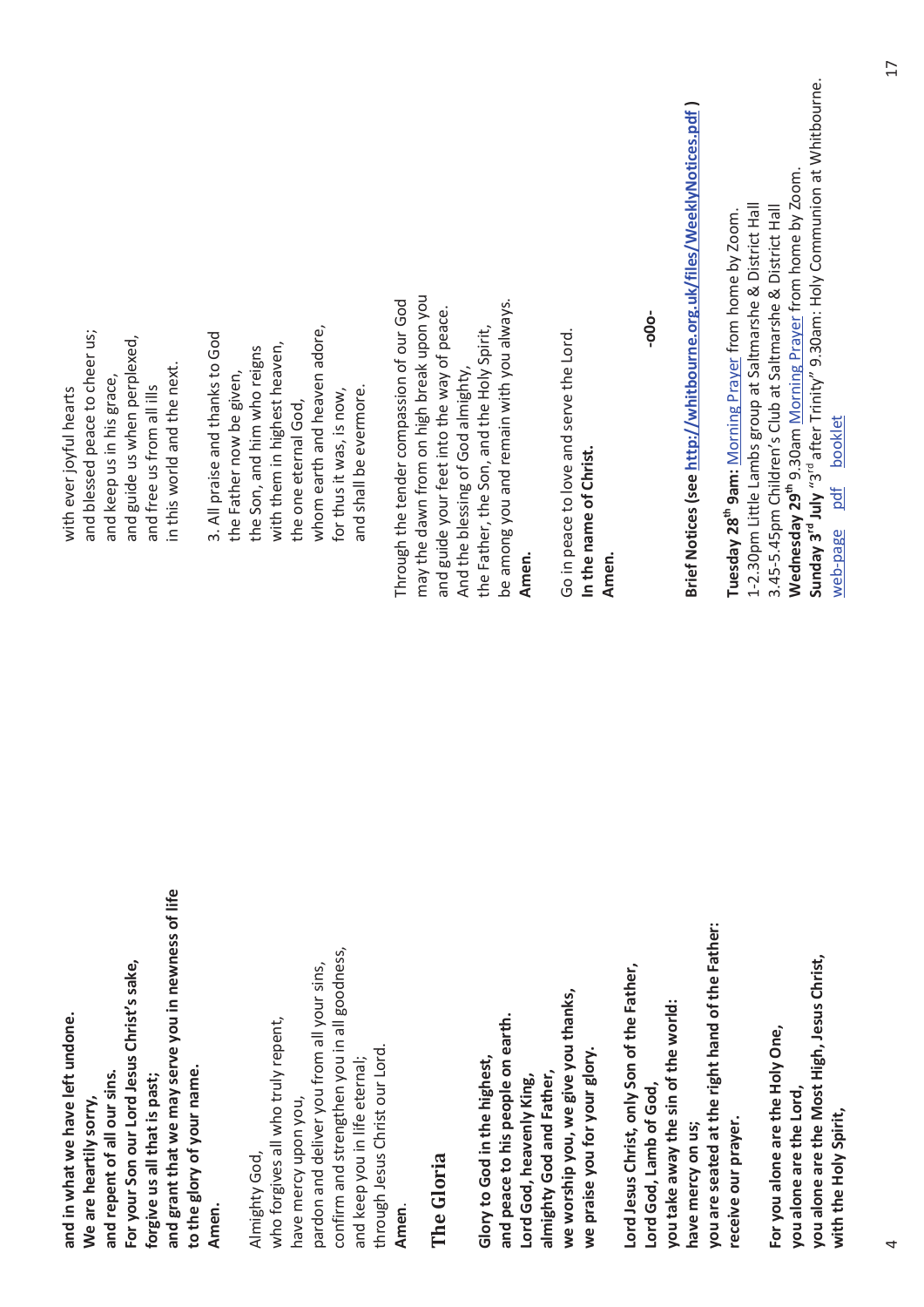and feed on him in your hearts by faith with thanksgiving. and feed on him in your hearts by faith with thanksgivin Eat and drink in remembrance that he died for you, Eat and drink in remembrance that he died for you.

## **Prayer after Communion**  Prayer after Communion

Merciful Lord, Merciful Lord.

have known your forgiveness and your life-giving love have known your forgiveness and your life-giving love may ever tell of your mercy and your peace; may ever tell of your mercy and your peace; proclaimed your Son as the Lamb of God proclaimed your Son as the Lamb of God who takes away the sin of the world: who takes away the sin of the world: grant that we who in this sacrament grant that we who in this sacrament whose prophet John the Baptist whose prophet John the Baptist through Jesus Christ our Lord. through Jesus Christ our Lord. **Amen**.

**with the body and blood of your Son Jesus Christ.**  with the body and blood of your Son Jesus Christ. **to live and work to your praise and glory. Amen.**  to live and work to your praise and glory. Amen. **Through him we offer you our souls and bodies**  Through him we offer you our souls and bodies **Send us out in the power of your Spirit**  Send us out in the power of your Spirit we thank you for feeding us **we thank you for feeding us to be a living sacrifice.**  to be a living sacrifice. **Almighty God,**  Almighty God,

**The Dismissal**  The Dismissal

# **4th Hymn – 205 Now thank we all out God**  4th Hymn - 205 Now thank we all out God

with heart and hands and voices, who wondrous things hath done, who wondrous things hath done, with heart and hands and voices, 1. Now thank we all out God. who from our mother's arms who from our mother's arms 1. Now thank we all out God. in whom his world rejoices: in whom his world rejoices: hath blessed us on our way with countless gifts of love, hath blessed us on our way with countless gifts of love, and still is ours to-day. and still is ours to-day.

through all our life be near us, through all our life be near us, 2. O may this bounteous God 2. O may this bounteous God

**in the glory of God the Father.**  in the glory of God the Father. **Amen.** 

# **The Collect for** *The Birth of John the Baptist*  The Collect for The Birth of John the Baptist

your servant John the Baptist was wonderfully born, and sent to prepare the way of your Son our Saviour and sent to prepare the way of your Son our Saviour our servant John the Baptist was wonderfully born, lead us to repent according to his preaching ead us to repent according to his preaching and patiently to suffer for the truth's sake; and patiently to suffer for the truth's sake; through Jesus Christ your Son our Lord, through Jesus Christ your Son our Lord, who is alive and reigns with you, by the preaching of repentance: by the preaching of repentance: who is alive and reigns with you, constantly to speak the truth, constantly to speak the truth, in the unity of the Holy Spirit, n the unity of the Holy Spirit, one God, now and for ever. one God, now and for ever. and, after his example, and, after his example, by whose providence by whose providence ooldly to rebuke vice, boldly to rebuke vice, Almighty God, Almighty God, **Amen**.

#### **The Liturgy of the Word**  The Liturgy of the Word **FIRST READING –Isaiah 40.1-11**  FIRST READING -Isaiah 40.1-11

A reading from the book of the prophet Isaiah. A reading from the book of the prophet Isaiah.

that she has received from the LORD's hand double for all her sins. that she has received from the LORD's hand double for all her sins. that she has served her term, that her penalty is paid, that she has served her term, that her penalty is paid, Comfort, O comfort my people, says your God. Comfort, O comfort my people, says your God. Speak tenderly to Jerusalem, and cry to her Speak tenderly to Jerusalem, and cry to her

A voice cries out: A voice cries out:

 make straight in the desert a highway for our God. make straight in the desert a highway for our God. 'In the wilderness prepare the way of the LORD, In the wilderness prepare the way of the LORD, and every mountain and hill be made low; and every mountain and hill be made low; the uneven ground shall become level, the uneven ground shall become level and the rough places a plain. and the rough places a plain. Every valley shall be lifted up, Every valley shall be lifted up,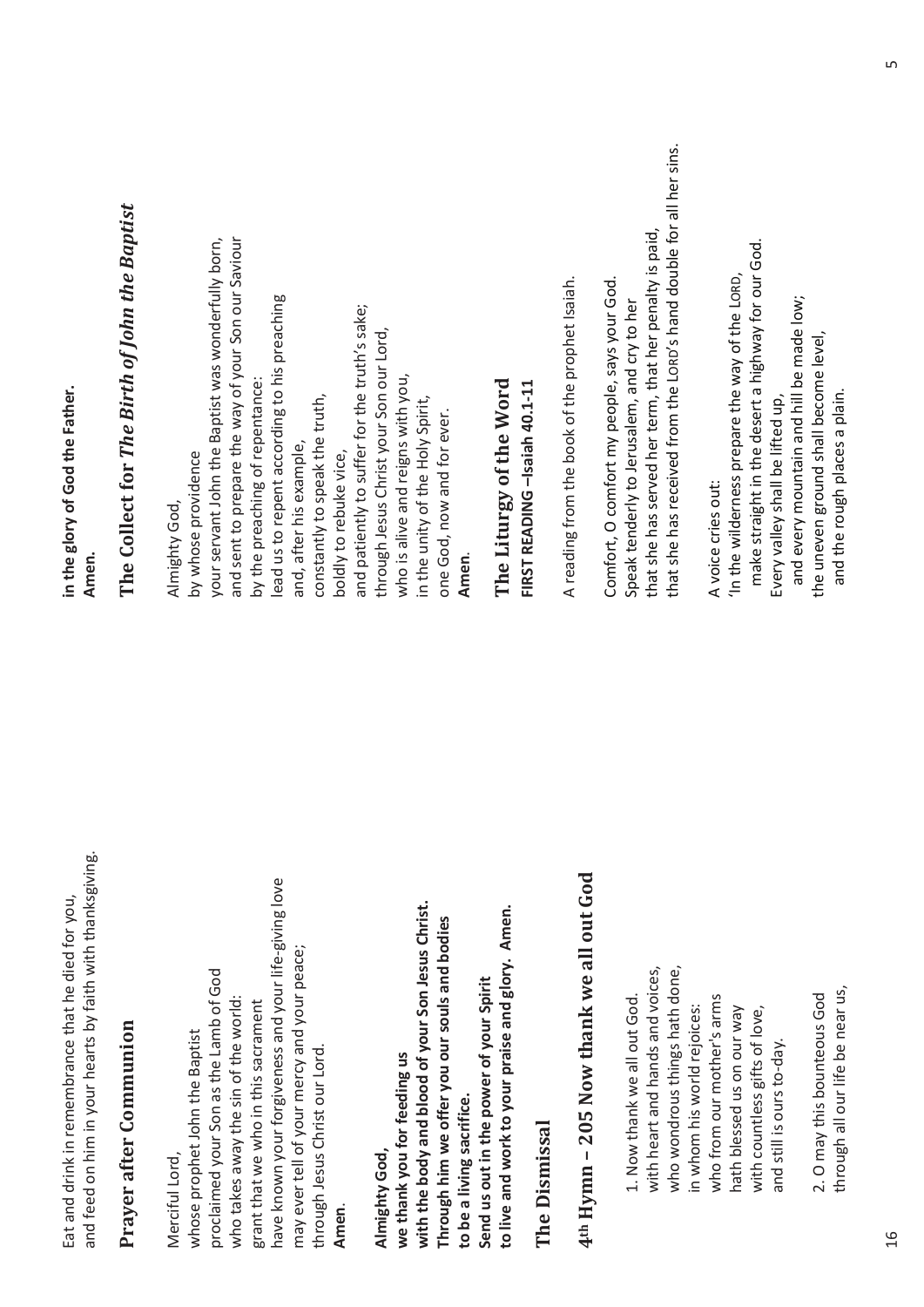ORD shall be revealed, Then the glory of the LORD shall be revealed, for the mouth of the Lorp has spoken.' for the mouth of the LORD has spoken.' and all people shall see it together, and all people shall see it together, Then the glory of the L

 their constancy is like the flower of the field. their constancy is like the flower of the field but the word of our God will stand for ever. when the breath of the LORD blows upon it; when the breath of the Lorp blows upon it; but the word of our God will stand for ever. O Jerusalem, herald of good tidings, O Jerusalem, herald of good tidings, The grass withers, the flower fades, The grass withers, the flower fades; The grass withers, the flower fades; The grass withers, the flower fades, O Zion, herald of good tidings; O Zion, herald of good tidings; lift up your voice with strength, Get you up to a high mountain, Set you up to a high mountain, ift up your voice with strength, And I said, 'What shall I cry?' And I said, 'What shall I cry?' surely the people are grass. surely the people are grass. say to the cities of Judah, say to the cities of Judah, lift it up, do not fear; lift it up, do not fear; A voice says, 'Cry out!' A voice says, 'Cry out!' 'Here is your God!' All people are grass, All people are grass, 'Here is your God!'

 he will gather the lambs in his arms, He will feed his flock like a shepherd; he will gather the lambs in his arms, See, the Lord GOD comes with might, See, the Lord Gop comes with might, He will feed his flock like a shepherd; and gently lead the mother sheep. and gently lead the mother sheep. and his recompense before him. and his recompense before him. and carry them in his bosom, and carry them in his bosom, and his arm rules for him; and his arm rules for him; his reward is with him, nis reward is with him,

#### **PSALM 85.7-end**  PSALM 85.7-end

*R The Lord will indeed grant prosperity,*  R The Lord will indeed grant prosperity,  *and our land will yield its increase.*  and our land will yield its increase.

Show us your mercy, O Lord, Show us your mercy, O Lord, and grant us your salvation. and grant us your salvation.

**as we forgive those who trespass against us.**  as we forgive those who trespass against us. **And lead us not into temptation; Give us this day our daily bread.**  And lead us not into temptation; Give us this day our daily bread. **And forgive us our trespasses,**  And forgive us our trespasses, on earth as it is in heaven. **on earth as it is in heaven. For thine is the kingdom, the power and the glory,**  the power and the glory, For thine is the kingdom, **but deliver us from evil.**  but deliver us from evil. **hallowed be thy name;**  nallowed be thy name; **thy kingdom come;**  thy kingdom come; for ever and ever. for ever and ever. thy will be done; **thy will be done; Amen.** 

## **Breaking of the Bread Breaking of the Bread**

We break this bread to share in the body of Christ. We break this bread to share in the body of Christ. **Though we are many, we are one body,**  Though we are many, we are one body, **because we all share in one bread.**  because we all share in one bread.

**you take away the sin of the world,**  you take away the sin of the world, **have mercy on us.**  have mercy on us. **Lamb of God,**  Lamb of God,

**you take away the sin of the world,**  you take away the sin of the world, **have mercy on us.**  have mercy on us. Lamb of God, **Lamb of God,** 

**you take away the sin of the world,**  you take away the sin of the world, **grant us peace.**  grant us peace. Lamb of God, **Lamb of God,** 

**Giving of Communion Giving of Communion** 

Draw near with faith. Draw near with faith.

Receive the body of our Lord Jesus Christ which he gave for you, Receive the body of our Lord Jesus Christ which he gave for you, and his blood which he shed for you. and his blood which he shed for you.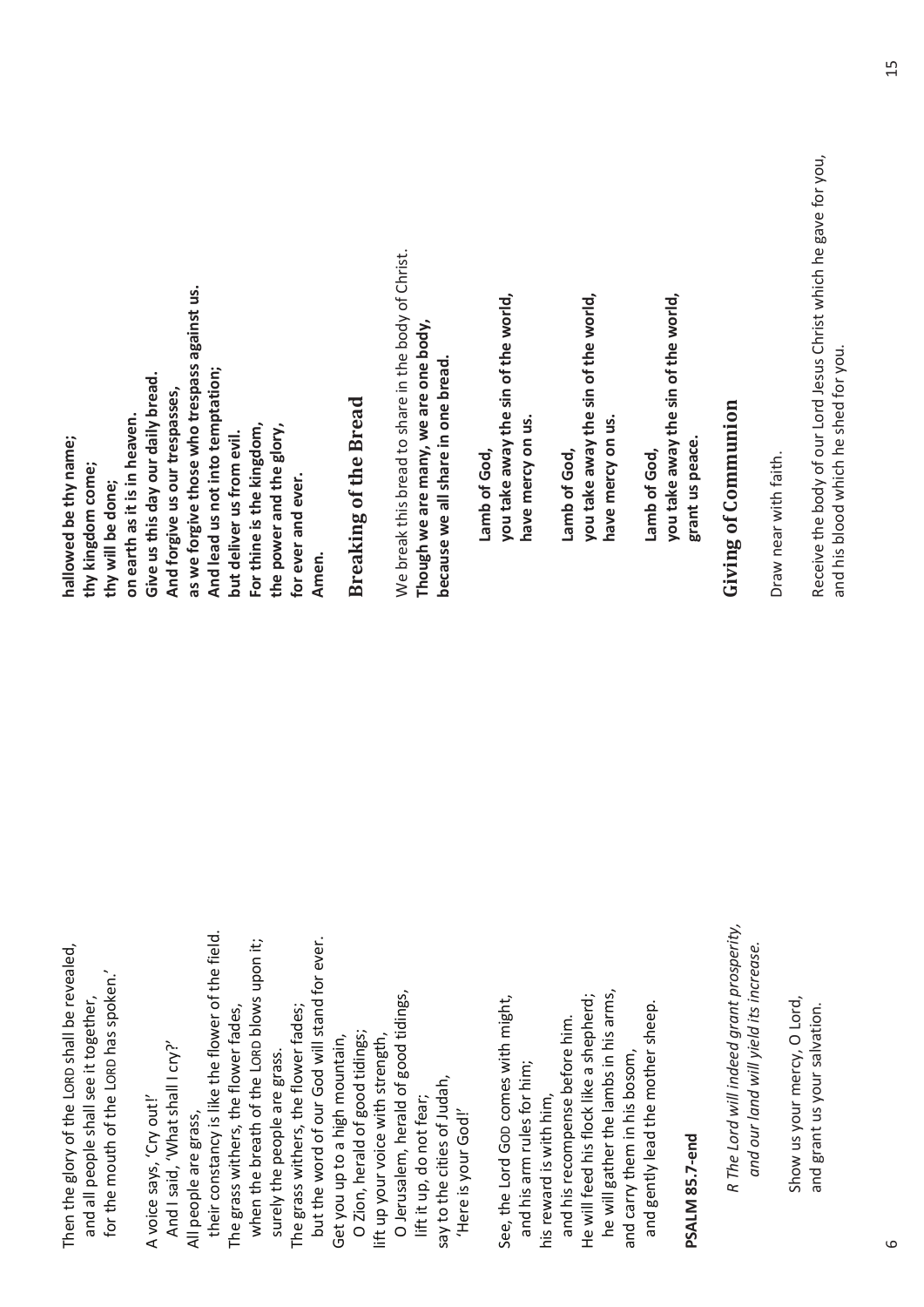| for the forgiveness of sins. | Do this, as often as you drink it | in remembrance of me. |
|------------------------------|-----------------------------------|-----------------------|
|                              |                                   |                       |

**Lord, by your cross and resurrection**  Lord, by your cross and resurrection **You are the Saviour of the world.**  You are the Saviour of the world. you have set us free. **you have set us free.**  Jesus Christ is Lord: lesus Christ is Lord:

hole world; his perfect sacrifice made once for the sins of the whole world; rejoicing in his mighty resurrection and glorious ascension, rejoicing in his mighty resurrection and glorious ascension, his perfect sacrifice made once for the sins of the w we celebrate this memorial of our redemption. we celebrate this memorial of our redemption. calling to mind his death on the cross, calling to mind his death on the cross, and looking for his coming in glory, and looking for his coming in glory, And so, Father, And so, Father,

As we offer you this our sacrifice of praise and thanksgiving, As we offer you this our sacrifice of praise and thanksgiving, we bring before you this bread and this cup we bring before you this bread and this cup and we thank you for counting us worthy to stand in your presence and serve you. and we thank you for counting us worthy to stand in your presence and serve you.

so that we, in the company of John the Baptist and all the saints, so that we, in the company of John the Baptist and all the saints, all honour and glory be yours, almighty Father, all honour and glory be yours, almighty Father, all who share this one bread and one cup, all who share this one bread and one cup, by whom, and with whom, and in whom, by whom, and with whom, and in whom, and gather into one in your kingdom and gather into one in your kingdom Send the Holy Spirit on your people Send the Holy Spirit on your people may praise and glorify you for ever, may praise and glorify you for ever, through Jesus Christ our Lord; in the unity of the Holy Spirit, through Jesus Christ our Lord; in the unity of the Holy Spirit, for ever and ever. for ever and ever. **Amen**.

### **The Lord's Prayer**  The Lord's Prayer

Let us pray with confidence as our Saviour has taught us Let us pray with confidence as our Saviour has taught us

**Our Father, who art in heaven,** Our Father, who art in heaven,

for he is speaking peace to his faithful people for he is speaking peace to his faithful people and to those who turn their hearts to him. R and to those who turn their hearts to him. R I will listen to what the Lord God is saying, will listen to what the Lord God is saying,

Truly, his salvation is very near to those who fear him, Truly, his salvation is very near to those who fear him, and righteousness shall look down from heaven. R and righteousness shall look down from heaven. R righteousness and peace have kissed each other. righteousness and peace have kissed each other. Truth shall spring up from the earth, Mercy and truth have met together; that his glory may dwell in our land. Mercy and truth have met together; Truth shall spring up from the earth, that his glory may dwell in our land.

and peace shall be a pathway for his feet. R and peace shall be a pathway for his feet. R The Lord will indeed grant prosperity, The Lord will indeed grant prosperity, Righteousness shall go before him, and our land will yield its increase. and our land will vield its increase. Righteousness shall go before him,

SECOND READING-**SECOND READING – Acts 13.14b-26**  Acts 13.14b-26 **EITHER** 

A reading from the Acts of the Apostles A reading from the Acts of the Apostles

sat down. After the reading of the law and the prophets, the officials of the sat down. After the reading of the law and the prophets, the officials of the synagogue sent them a message, saying, 'Brothers, if you have any word of synagogue sent them a message, saying, 'Brothers, if you have any word of On the sabbath day Paul and his companions went into the synagogue and On the sabbath day Paul and his companions went into the synagogue and exhortation for the people, give it.' So Paul stood up and with a gesture exhortation for the people, give it.' So Paul stood up and with a gesture began to speak: began to speak:

of Egypt, and with uplifted arm he led them out of it. For about forty years he of Egypt, and with uplifted arm he led them out of it. For about forty years he 'You Israelites, and others who fear God, listen. The God of this people Israel You Israelites, and others who fear God, listen. The God of this people Israel out up with them in the wilderness. After he had destroyed seven nations in put up with them in the wilderness. After he had destroyed seven nations in the land of Canaan, he gave them their land as an inheritance for about four hundred and fifty years. After that he gave them judges until the time of the hundred and fifty years. After that he gave them judges until the time of the chose our ancestors and made the people great during their stay in the land chose our ancestors and made the people great during their stay in the land the land of Canaan, he gave them their land as an inheritance for about four prophet Samuel. Then they asked for a king; and God gave them Saul son of prophet Samuel. Then they asked for a king; and God gave them Saul son of said, "I have found David, son of Jesse, to be a man after my heart, who will said, "I have found David, son of Jesse, to be a man after my heart, who will (ish, a man of the tribe of Benjamin, who reigned for forty years. When he Kish, a man of the tribe of Benjamin, who reigned for forty years. When he had removed him, he made David their king. In his testimony about him he had removed him, he made David their king. In his testimony about him he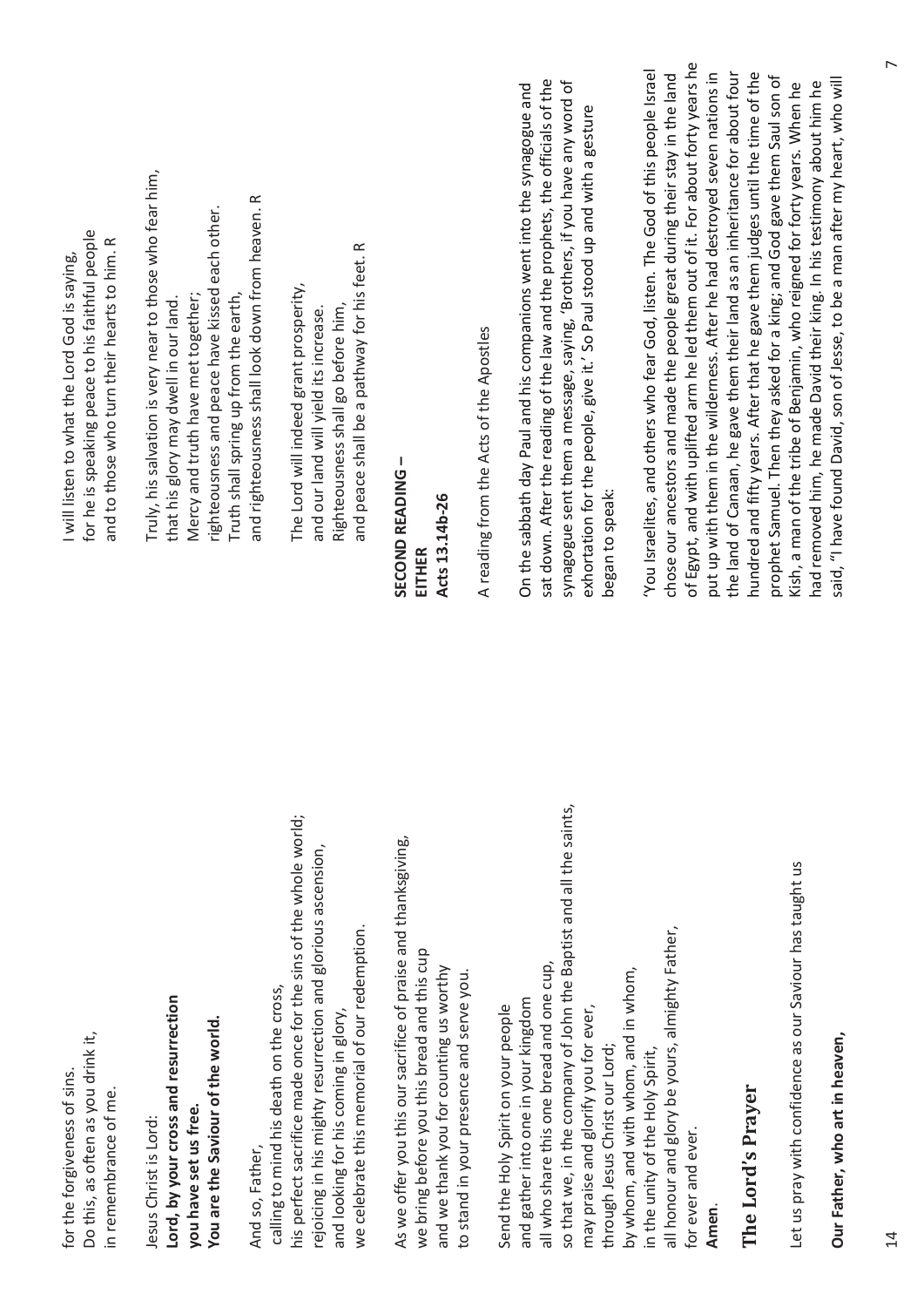was finishing his work, he said, "What do you suppose that I am? I am not he. was finishing his work, he said, "What do you suppose that I am? I am not he. Of this man's posterity God has brought to Israel a carry out all my wishes." Of this man's posterity God has brought to Israel a proclaimed a baptism of repentance to all the people of Israel. And as John proclaimed a baptism of repentance to all the people of Israel. And as John No, but one is coming after me; I am not worthy to untie the thong of the No, but one is coming after me; I am not worthy to untie the thong of the Saviour, Jesus, as he promised; before his coming John had already Saviour, Jesus, as he promised; before his coming John had already carry out all my wishes." sandals on his feet." sandals on his feet."

'My brothers, you descendants of Abraham's family, and others who fear My brothers, you descendants of Abraham's family, and others who fear God, to us the message of this salvation has been sent.' God, to us the message of this salvation has been sent.'

 $\widetilde{\mathcal{C}}$ 

#### Galatians 3.23-end **Galatians 3.23-end**

A reading from the letter of Paul to the Galatians. A reading from the letter of Paul to the Galatians.

are no longer subject to a disciplinarian, for in Christ Jesus you are all children Before faith came, we were imprisoned and guarded under the law until faith Before faith came, we were imprisoned and guarded under the law until faith onger slave or free, there is no longer male and female; for all of you are one longer slave or free, there is no longer male and female; for all of you are one are no longer subject to a disciplinarian, for in Christ Jesus you are all children in Christ Jesus. And if you belong to Christ, then you are Abraham's offspring, came, so that we might be justified by faith. But now that faith has come, we came, so that we might be justified by faith. But now that faith has come, we n Christ Jesus. And if you belong to Christ, then you are Abraham's offspring, clothed yourselves with Christ. There is no longer Jew or Greek, there is no clothed yourselves with Christ. There is no longer Jew or Greek, there is no would be revealed. Therefore the law was our disciplinarian until Christ would be revealed. Therefore the law was our disciplinarian until Christ of God through faith. As many of you as were baptized into Christ have of God through faith. As many of you as were baptized into Christ have heirs according to the promise. neirs according to the promise.

This is the word of the Lord. This is the word of the Lord. **Thanks be to God.**  Thanks be to God.

## **2nd Hymn – 315 Sing we the praises**  2<sup>nd</sup> Hymn - 315 Sing we the praises

so may his Master cleanse our lips and make them so may his Master cleanse our lips and make them 1. Sing we the praises of the great forerunner, 1. Sing we the praises of the great forerunner, tell forth the mighty wonders of his story: tell forth the mighty wonders of his story: fit to extol him. fit to extol him.

2. Lo, God's high herald, swift from heaven descending, 2. Lo, God's high herald, swift from heaven descending, telling thy name and all the tale of marvels telling thy name and all the tale of marvels gives to thy father tidings of thy coming, gives to thy father tidings of thy coming,

so he fulfilled your will and won for you a holy people. so he fulfilled your will and won for you a holy people. and revealed the resurrection by rising to new life; and revealed the resurrection by rising to new life;

because you prepared the way of your Son Jesus Christ because you prepared the way of your Son Jesus Christ who proclaimed him as the Lamb of God, our Saviour. who proclaimed him as the Lamb of God, our Saviour. by the preaching of your servant John the Baptist, by the preaching of your servant John the Baptist, And now we give you thanks And now we give you thanks

we proclaim your great and glorious name, we proclaim your great and glorious name, Therefore with angels and archangels, Therefore with angels and archangels, and with all the company of heaven, and with all the company of heaven, for ever praising you and singing: for ever praising you and singing:

**Blessed is he who comes in the name of the Lord.**  Blessed is he who comes in the name of the Lord. **heaven and earth are full of your glory.**  heaven and earth are full of your glory. **God of power and might,**  God of power and might, **Hosanna in the highest. Hosanna in the highest.**  Hosanna in the highest. Hosanna in the highest. **Holy, holy, holy Lord,**  Holy, holy, holy Lord,

may be to us the body and blood of our Lord Jesus Christ; may be to us the body and blood of our Lord Jesus Christ; Lord, you are holy indeed, the source of all holiness; -ord, you are holy indeed, the source of all holiness; grant that by the power of your Holy Spirit, grant that by the power of your Holy Spirit, and according to your holy will, and according to your holy will, these gifts of bread and wine these gifts of bread and wine

Take, eat; this is my body which is given for you; Take, eat; this is my body which is given for you; he broke it and gave it to his disciples, saying: who, in the same night that he was betrayed, he broke it and gave it to his disciples, saying: who, in the same night that he was betrayed, took bread and gave you thanks; took bread and gave you thanks; do this in remembrance of me. do this in remembrance of me.

he took the cup and gave you thanks; this is my blood of the new covenant, this is my blood of the new covenant, he took the cup and gave you thanks; which is shed for you and for many which is shed for you and for many In the same way, after supper n the same way, after supper he gave it to them, saying: ne gave it to them, saying: Drink this, all of you; Orink this, all of you;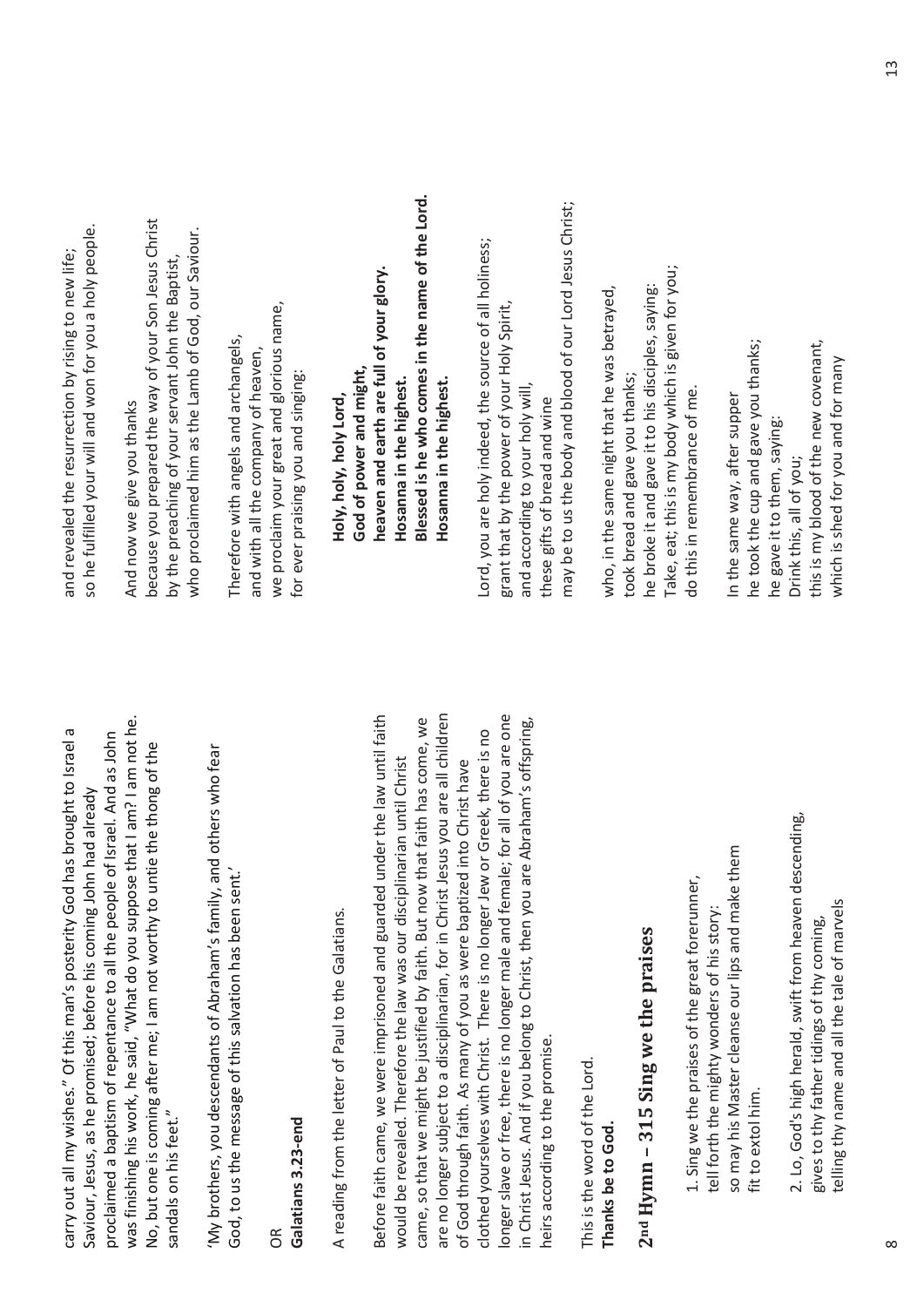| where such a mighty guest may come.                                       | that shall befall thee.                                                         |
|---------------------------------------------------------------------------|---------------------------------------------------------------------------------|
| 3. For thou art our salvation, Lord,                                      | 3. Oft had the prophets in the time before thee                                 |
| our refuge, and our great reward;                                         | spoken in vision of the Daystar's coming;                                       |
| without thy grace we waste away,                                          | but when he came,                                                               |
| like flowers that wither and decay.                                       | twas thou that didst proclaim him<br>Saviour of all men.                        |
| 4. To heal the sick stretch out thine hand,                               |                                                                                 |
| and bid the fallen sinner stand;                                          | Gospel Reading - Luke 1.57-66, 80                                               |
| shine forth, and let thy light restore                                    |                                                                                 |
| earth's own true loveliness once more.                                    | Alleluia, alleluia.                                                             |
|                                                                           | You, child, shall be called the prophet of the Most High for you will go before |
| 5. All praise, eternal Son, to thee                                       | the Lord to prepare his ways.                                                   |
| whose advent doth thy people free,                                        | Alleluia.                                                                       |
| whom with the Father we adore                                             | Alleluia.                                                                       |
| and Holy Ghost for evermore.                                              |                                                                                 |
|                                                                           | Hear the Gospel of our Lord Jesus Christ according to Luke                      |
| The Eucharistic Prayer                                                    | Glory to you, O Lord.                                                           |
| The Lord is here.                                                         | The time came for Elizabeth to give birth, and she bore a son. Her neighbours   |
| His Spirit is with us.                                                    | and relatives heard that the Lord had shown his great mercy to her, and they    |
|                                                                           | rejoiced with her.                                                              |
| Lift up your hearts.                                                      | On the eighth day they came to circumcise the child, and they were going to     |
| We lift them to the Lord.                                                 | name him Zechariah after his father. But his mother said, 'No; he is to be      |
|                                                                           | called John.' They said to her, 'None of your relatives has this name.' Then    |
| Let us give thanks to the Lord our God.                                   | they began motioning to his father to find out what name he wanted to give      |
| It is right to give thanks and praise.                                    | him. He asked for a writing-tablet and wrote, 'His name is John.' And all of    |
|                                                                           | them were amazed. Immediately his mouth was opened and his tongue               |
| Father, we give you thanks and praise                                     | freed, and he began to speak, praising God. Fear came over all their            |
| through your beloved Son Jesus Christ, your living Word, through whom you | neighbours, and all these things were talked about throughout the entire hill   |
| have created all things;                                                  | country of Judea. All who heard them pondered them and said, 'What then         |
| who was sent by you in your great goodness to be our Saviour.             | will this child become?' For, indeed, the hand of the Lord was with him.        |
|                                                                           | The child grew and became strong in spirit, and he was in the wilderness until  |
| By the power of the Holy Spirit he took flesh;                            | the day he appeared publicly to Israel.                                         |
| as your Son, born of the blessed Virgin,                                  |                                                                                 |
| he lived on earth and went about among us;                                | This is the Gospel of the Lord.                                                 |
| he opened wide his arms for us on the cross;                              | Praise to you, O Christ.                                                        |
| he put an end to death by dying for us;                                   |                                                                                 |
|                                                                           | Sermon                                                                          |

 $\sigma$